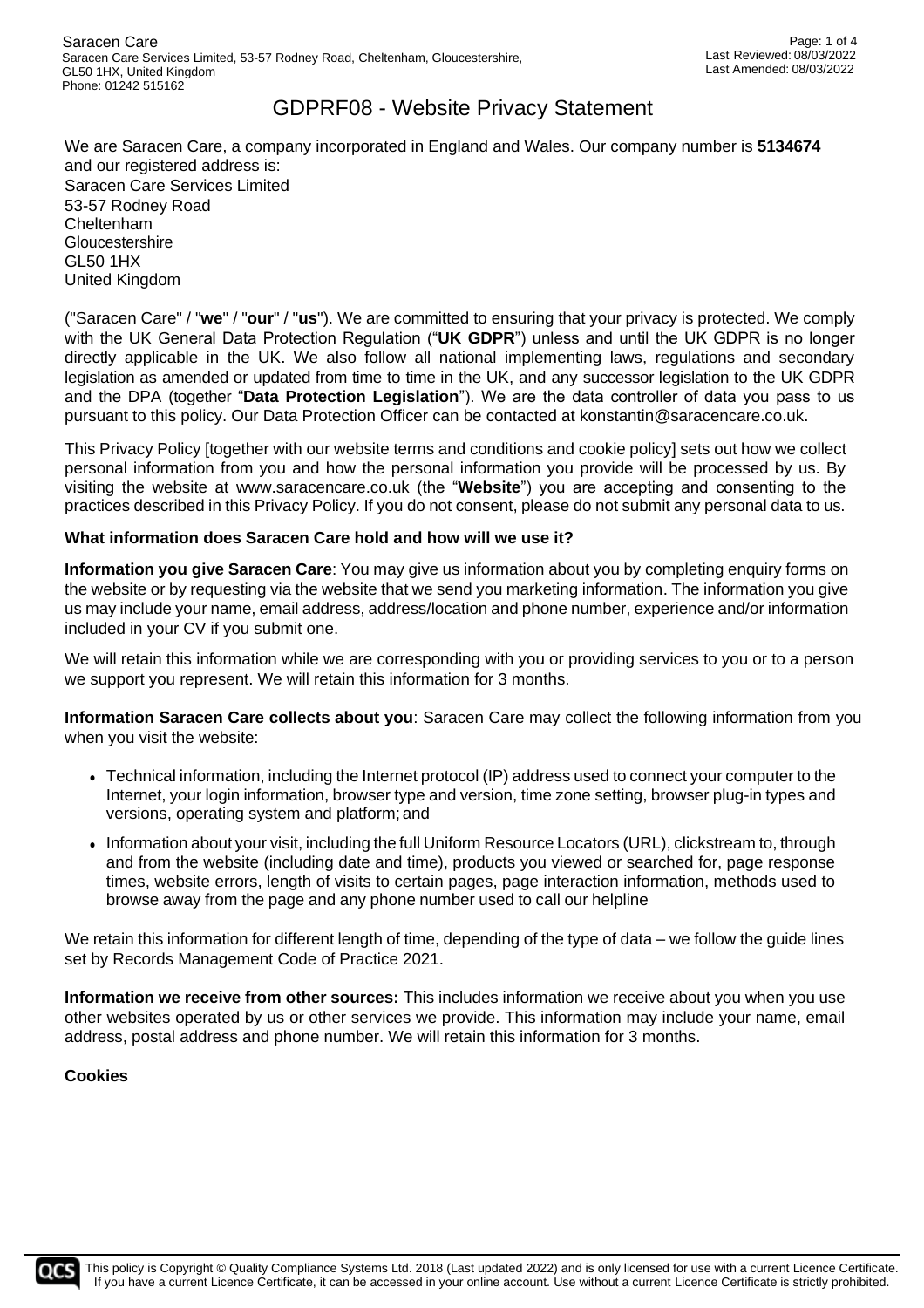The Website uses cookies to distinguish you from other users of the website. For detailed information on the cookies we use and the purposes for which we use them, please see our Cookie Policy.

### **Use Made of the Information**

We may use the information we receive and/or collect about you to:

- ⚫ Fulfil our obligations under any contract that we have entered into with you or with a person we support that you represent, and to provide you or the relevant person we support with information or services that you or the person we support hasrequested
- ⚫ Send you newsletters and marketing information if you have consented to us doing so
- ⚫ Notify you of products and services that we feel may interest you, or permit third parties to do so if you have provided the appropriate consent
- ⚫ Monitor website usage and provide statistics to third parties for the purposes of improving and developing the website and the services we provide via the website

Saracen Care processes personal information for certain legitimate business purposes, which include some or all the following:

- ⚫ Where the processing enables Saracen Care to enhance, modify, personalise or otherwise improve the website, its services or communications
- ⚫ To identify and prevent fraud
- ⚫ To enhance the security of the network and information systems of Saracen Care
- ⚫ To better understand how people interact with the websites of Saracen Care
- ⚫ To administer the website and carry out data analysis, troubleshooting and testing; and
- ⚫ To determine the effectiveness of promotional campaigns andadvertising

If we obtain consent from you to do so, we may provide your personal details to third parties so that they can contact you directly in respect of services in which you may be interested.

Where we are processing personal data that we have obtained via the website on the basis of having obtained consent from you, you have the right to withdraw your consent to the processing of your personal data at any time. If you would like to withdraw your consent or prefer not to receive any of the above-mentioned information (or if you only want to receive certain information from us) please let us know by contacting us via the following webpage [www.saracencare.co.uk.](http://www.saracencare.co.uk/) Please bear in mind that if you object, this may affect our ability to carry out the tasks above for your benefit.

If you wish to have your information removed from our database or if you do not want us to contact you for marketing purposes, please let us know by clicking the "Unsubscribe" option in any email we send to you and providing the details requested or by contacting us via the following webpage [www.saracencare.co.uk](http://www.saracencare.co.uk/) and we will take steps to ensure that this information is deleted as soon as reasonably practicable.

We will not share, sell or distribute any of the information you provide to us (other than as set out in this policy) without your prior consent, unless required to do so by law.

We may carry out automated decision-making using the personal data you provide to us. We do so to shortlist candidates during our recruitment process.

### **Third Party Sites**

Our website may contain links to third party websites, including websites via which you are able to purchase

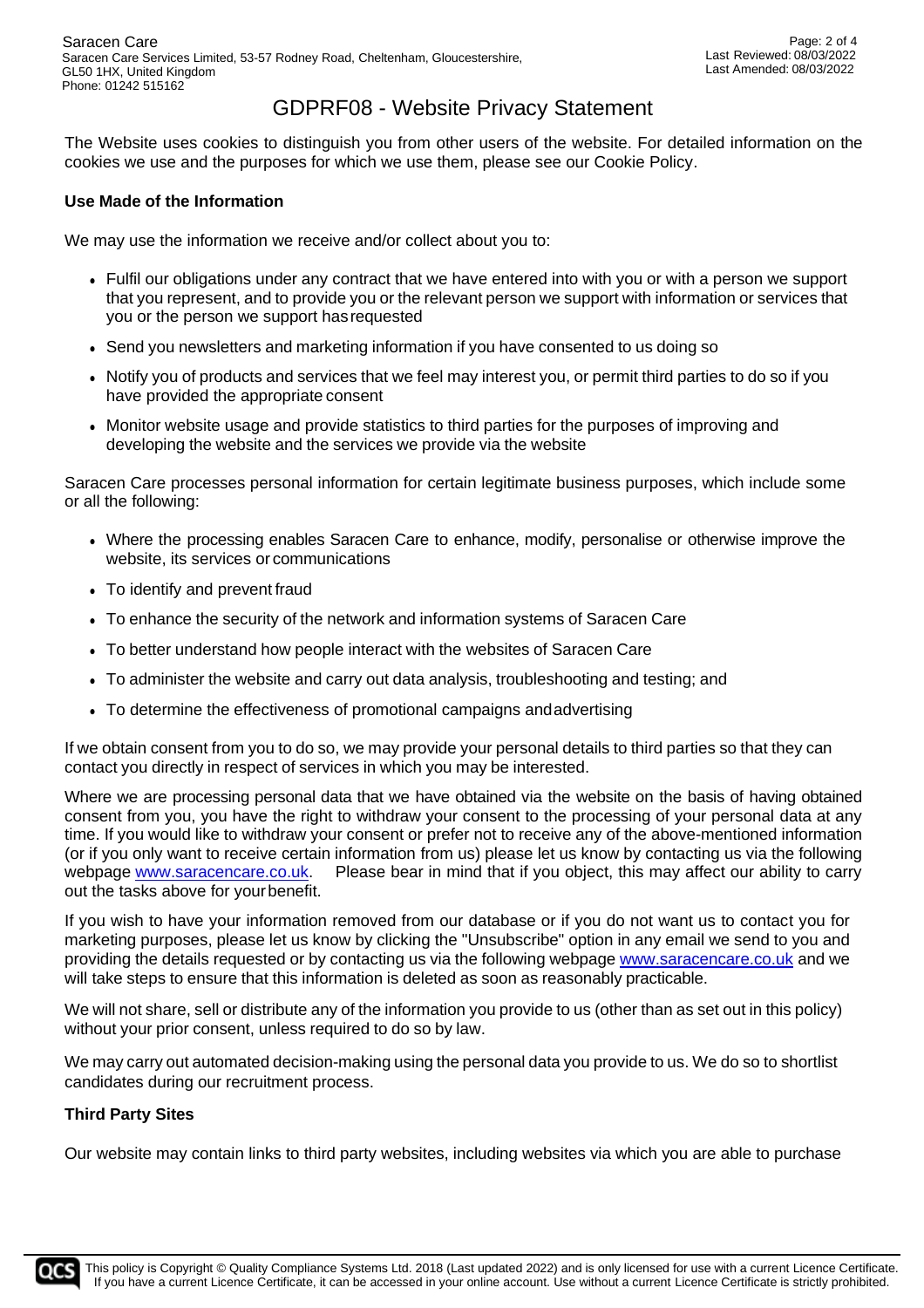products and services. They are provided for your convenience only and we do not check, endorse, approve or agree with such third-party websites nor the products and/or services offered and sold on them. We have no responsibility for the content, product and/or services of the linked websites. Please ensure that you review all terms and conditions of website use and the Privacy Policy of any such third-party websites before use and before you submit any personal data to thosewebsites.

### **How Safe is your Information?**

Where we have given you (or where you have chosen) a password which enables you to access certain parts of the website, you are responsible for keeping this password confidential. We ask you not to share a password with anyone.

Protecting your security and privacy is important to us and we make every effort to secure your information and maintain your confidentiality in accordance with the terms of the Data Protection Legislation. The website is protected by various levels of security technology, which are designed to protect your information from any unauthorised or unlawful access, processing, accidental loss, destruction and damage.

We will do our best to protect your personal data but the transmission of information via the Internet is not completely secure. Any such transmission is therefore at your own risk.

#### **Disclosure of your Information**

We may share your personal information with any member of our group, which means our subsidiaries, our ultimate holding company and its subsidiaries, as defined in section 1159 of the Companies Act 2006. We may share your information with selected third parties including:

- ⚫ Business partners, suppliers and sub-contractors for the performance of any contract we enter with them or you
- ⚫ Third parties who may wish to contact you in respect of services or products they offer or sell which may be of interest to you, provided we receive your consent to such disclosure; and/or advertisers and advertising networks that require the data to select and serve relevant adverts to you and analytics and search engine providers that assist us in the improvement and optimisation of the website

Please note, we may need to disclose your personal information where we:

- ⚫ Sell any or all of our business or assets or we buy another business or assets in which case we may disclose your personal data to the prospective buyer or seller
- ⚫ Are under a legal duty to comply with any legal obligation or to enforce or apply our terms and conditions; or
- ⚫ Need to disclose it to protect our rights, property or the safety of our customers or others, including the exchange of information with other companies, organisations and/or governmental bodies for the purposes of fraud protection and credit risk reduction

### **Your Rights in Respect of your Data**